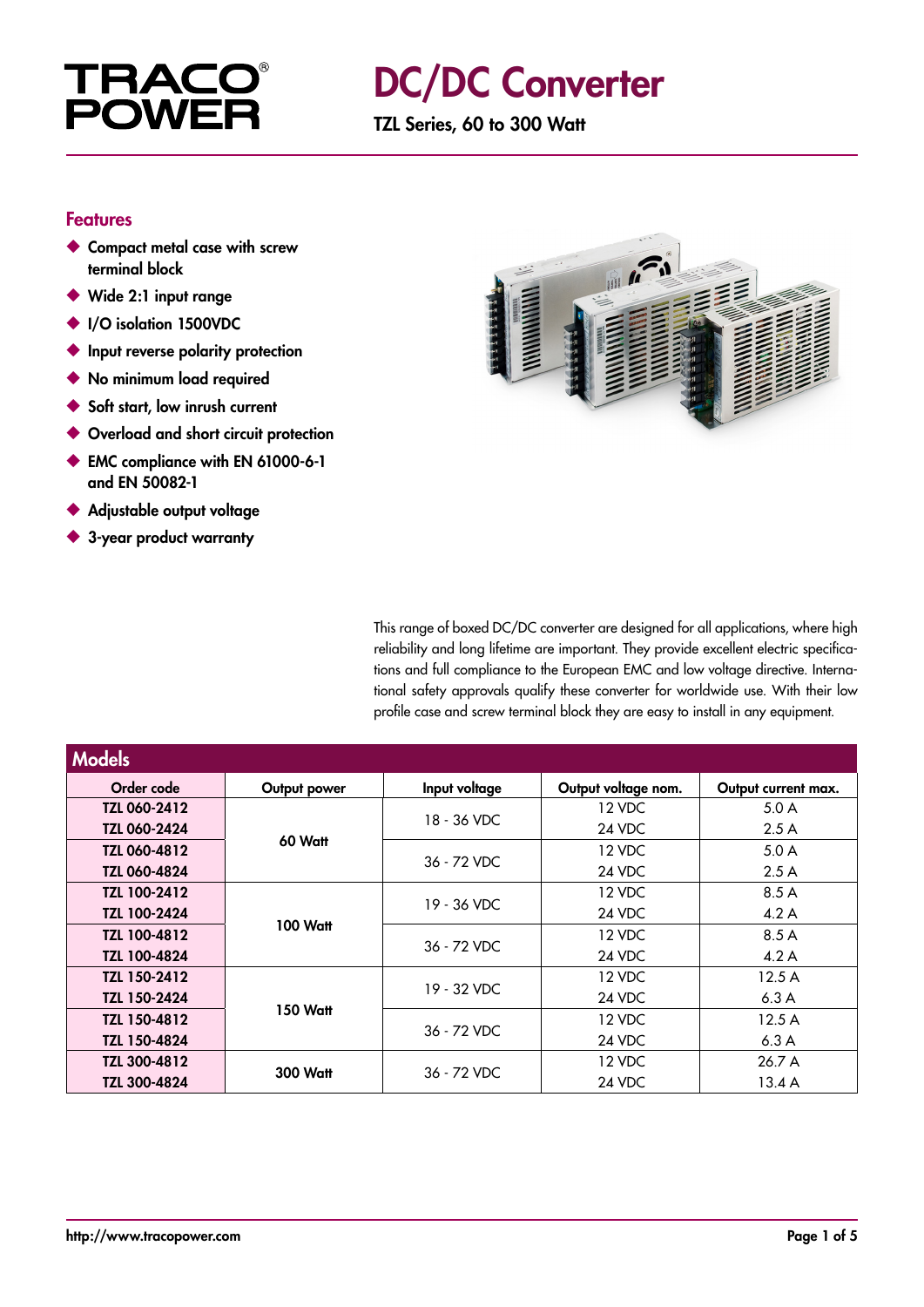# **TRACO®**<br>POWER

### Enclosed Power Supplies TZL Series 60–300 Watt

| <b>Input Specifications</b>                                           |                                                                                                                                                                     |                                                                      |                                                                                          |                                                               |
|-----------------------------------------------------------------------|---------------------------------------------------------------------------------------------------------------------------------------------------------------------|----------------------------------------------------------------------|------------------------------------------------------------------------------------------|---------------------------------------------------------------|
| Input current (at full load)                                          |                                                                                                                                                                     | TZL 060 models<br>TZL 100 models<br>TZL 150 models<br>TZL 300 models | 19 Vin<br>4.6 A typ.<br>8.0 A typ.<br>$12$ A typ.                                        | 36 Vin<br>2.4 A typ.<br>4.0 A typ.<br>6.3 A typ.<br>30 A typ. |
| Recommended circuit breaker<br>(characteristic C) or slow blow fuse   |                                                                                                                                                                     | TZL 060 models<br>TZL 100 models<br>TZL 150 models<br>TZL 300 models | 5A<br>10 A<br>15A<br>20 A                                                                |                                                               |
| <b>Output Specifications</b>                                          |                                                                                                                                                                     |                                                                      |                                                                                          |                                                               |
| Output voltage adjustment range                                       |                                                                                                                                                                     |                                                                      | ±10%                                                                                     |                                                               |
| Regulation                                                            | - Input variation<br>$-$ Load variation (10-100%)                                                                                                                   |                                                                      | $1%$ max.<br>$1%$ max.                                                                   |                                                               |
| Minimum Load                                                          |                                                                                                                                                                     |                                                                      | not required                                                                             |                                                               |
| Ripple and noise (20 MHz bandwidth)                                   |                                                                                                                                                                     | 12 VDC output<br>24 VDC output                                       | <100mVpk-pk<br><150mVpk-pk                                                               |                                                               |
| Output current limitation                                             |                                                                                                                                                                     |                                                                      | 105 % - 150 % of lout max.                                                               |                                                               |
| Overload protection mode                                              |                                                                                                                                                                     |                                                                      | Fold back, automatic recovery                                                            |                                                               |
| Over voltage protection (only output 1)                               |                                                                                                                                                                     |                                                                      | 115 % - 140 % of Vout nom.                                                               |                                                               |
| Short circuit protection                                              |                                                                                                                                                                     |                                                                      | foldback, automatic recovery                                                             |                                                               |
| Capacitive load, max.                                                 | TZL 060: 12 VDC / 24 VDC output models<br>TZL 100: 12 VDC / 24 VDC output models<br>TZL 150: 12 VDC / 24 VDC output models<br>TZL 300: 12 VDC / 24VDC output models |                                                                      | 11'000 µF / 2'000 µF<br>14'200 µF / 1'000 µF<br>8'600 µF / 470 µF<br>2'700 µF / 1'000 µF |                                                               |
| <b>General Specifications</b>                                         |                                                                                                                                                                     |                                                                      |                                                                                          |                                                               |
| Temperature ranges                                                    | - Operating<br>- Load derating above 50°C<br>- Storage (non operating)                                                                                              |                                                                      | $-10^{\circ}$ C to +60 $^{\circ}$ C<br>2.5 %/K<br>$-10^{\circ}$ C to +75 $^{\circ}$ C    |                                                               |
| Temperature coefficient                                               |                                                                                                                                                                     |                                                                      | 0.03 %/°C                                                                                |                                                               |
| Efficiency                                                            |                                                                                                                                                                     |                                                                      | ~80 % (depending on model and load)                                                      |                                                               |
| Humidity (non condensing)                                             |                                                                                                                                                                     |                                                                      | 85 % rel max. (non condensing)                                                           |                                                               |
| Switching frequency                                                   |                                                                                                                                                                     |                                                                      | 50 kHz typ. (pulse width modulation)                                                     |                                                               |
| Hold-up time                                                          |                                                                                                                                                                     |                                                                      | 20 ms min.                                                                               |                                                               |
| Isolation voltage (60sec.)                                            | - Input/Output<br>- Input/Case<br>- Output/Case                                                                                                                     |                                                                      | 1'500 VAC<br>1'500 VAC<br>500 VAC                                                        |                                                               |
| Reliability / calculated MTBF (MIL-HDBK-217F, at+25°C, ground benign) |                                                                                                                                                                     |                                                                      | >250'000 h                                                                               |                                                               |
| Electromagnetic compatibility (EMC)                                   |                                                                                                                                                                     |                                                                      | EN 61000-6-1                                                                             |                                                               |
| Electromagnetic compatibility (EMC), radiated emission                |                                                                                                                                                                     |                                                                      | EN 55022, class B                                                                        |                                                               |
| Casing material                                                       |                                                                                                                                                                     | cover:<br>chassis:                                                   | nickel plated steel<br>natural aluminium                                                 |                                                               |
| Environmental compliance                                              | - Reach<br>$-RoHS$                                                                                                                                                  |                                                                      | www.tracopower.com/overview/tzl<br>RoHS directive 2011/65/EU                             |                                                               |

All specifications valid at nominal input voltage, full load and +25°C after warm-up time unless otherwise stated.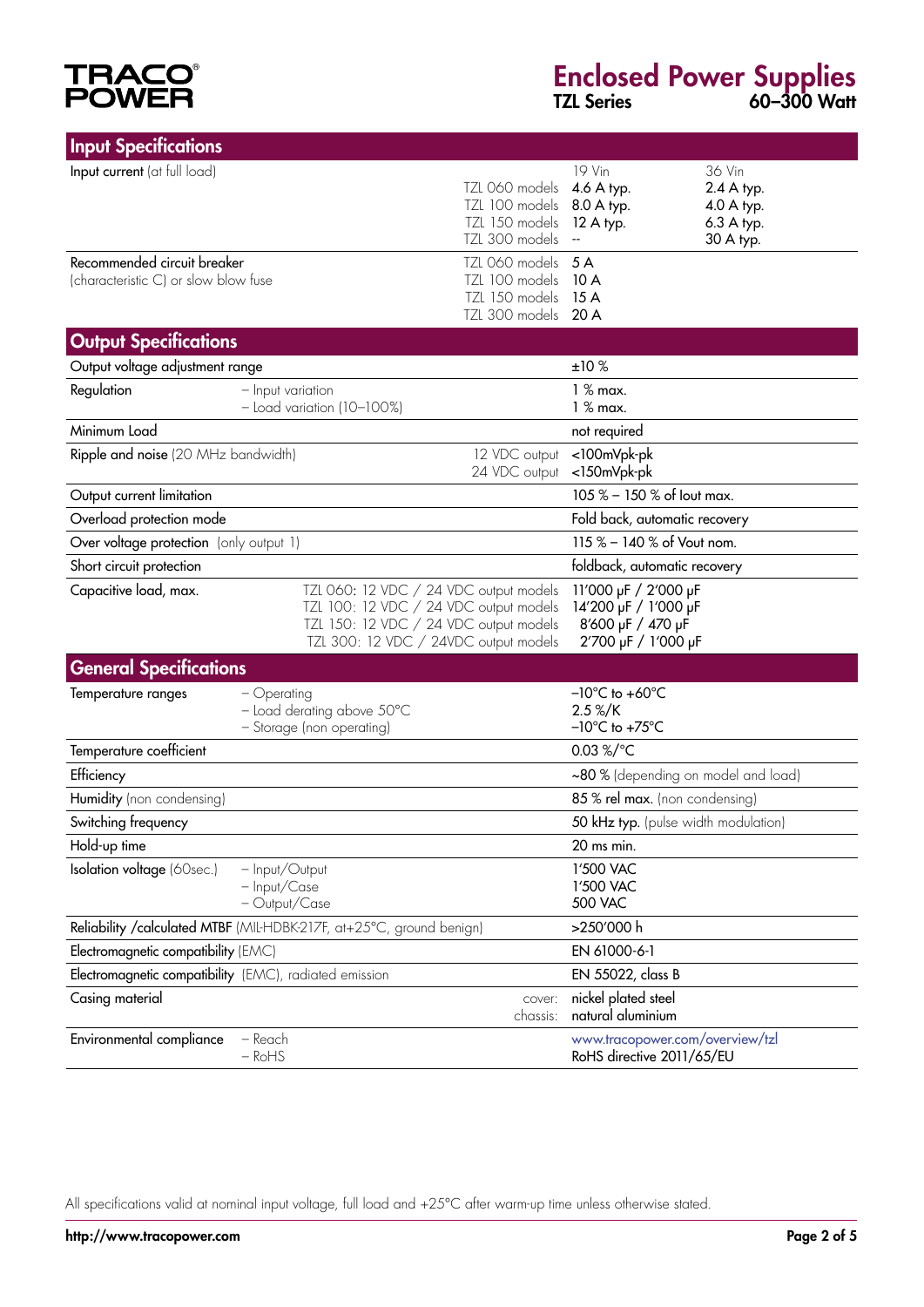#### Case Dimensions

#### TZL 060 Series

| <b>Connection</b> |       |  |
|-------------------|-------|--|
|                   | +Vin  |  |
| 2                 | –Vin  |  |
| 3                 | ΝC    |  |
| 4                 | -Vout |  |
| 5                 | -Vout |  |
| 6                 | +Vout |  |
|                   | +Vout |  |



#### TZL 100 Series

| <b>Connection</b> |       |  |
|-------------------|-------|--|
|                   | +Vin  |  |
| 2                 | –Vin  |  |
| 3                 | NC    |  |
| 4                 | -Vout |  |
| 5                 | -Vout |  |
| 6                 | +Vout |  |
| 7                 | +Vout |  |



120 (4.72)





 $\overline{\circ}$ 

16.5 (0.45)

Dimensions in  $[mm]$ ,  $() = Inch$ Tolerances  $\pm 0.8$  (0.03) Monting hole pich tolerances ±0.5 (0.02)

38  $(1.50)$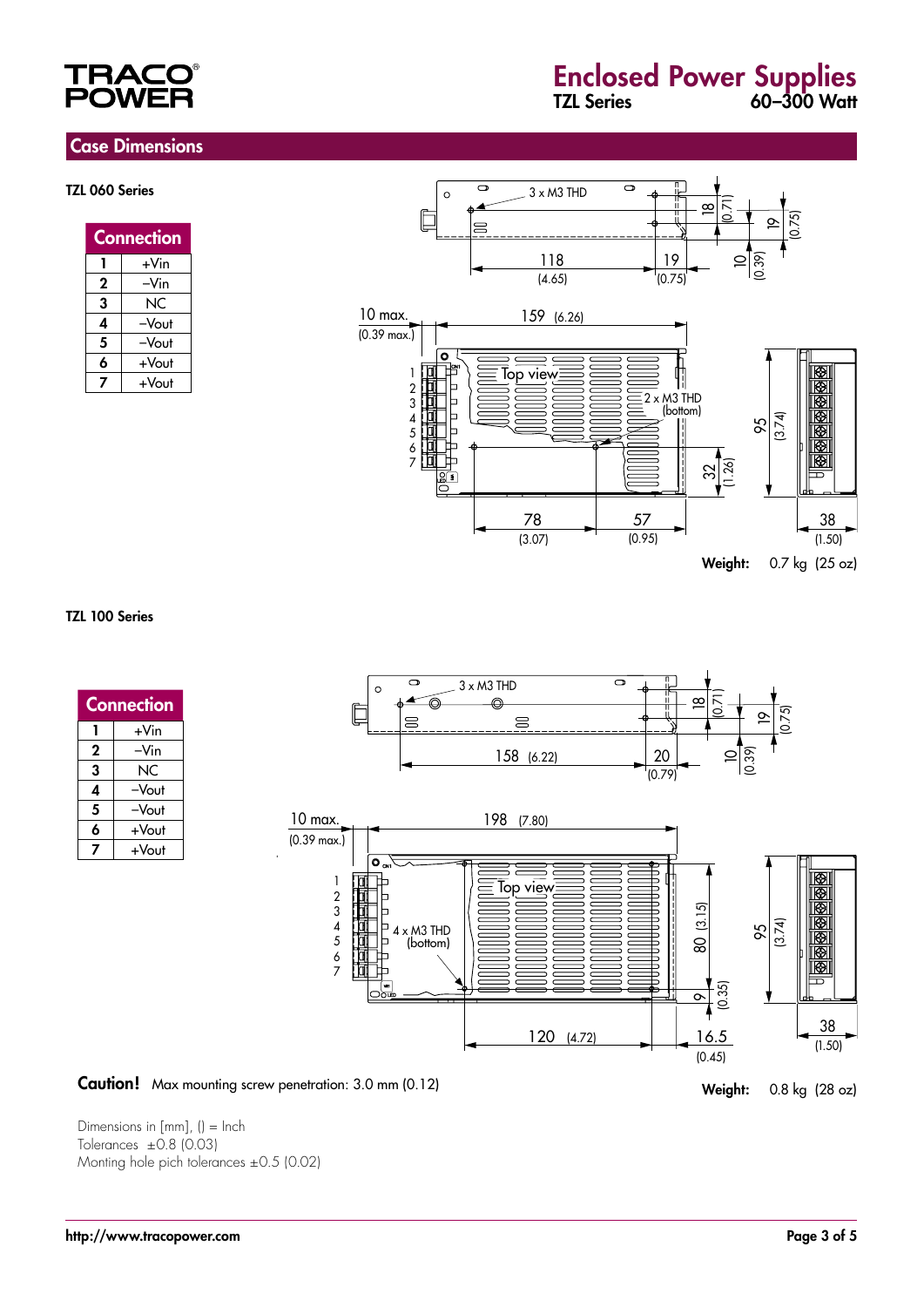

#### Case Dimensions

TZL 150 Series





#### Caution! Max mounting screw penetration: 3.0 mm (0.12)

Dimensions in [mm], () = Inch Tolerances  $\pm 0.8$  (0.03) Monting hole pich tolerances ±0.5 (0.02) Weight: 0.89 kg ( 31 oz)